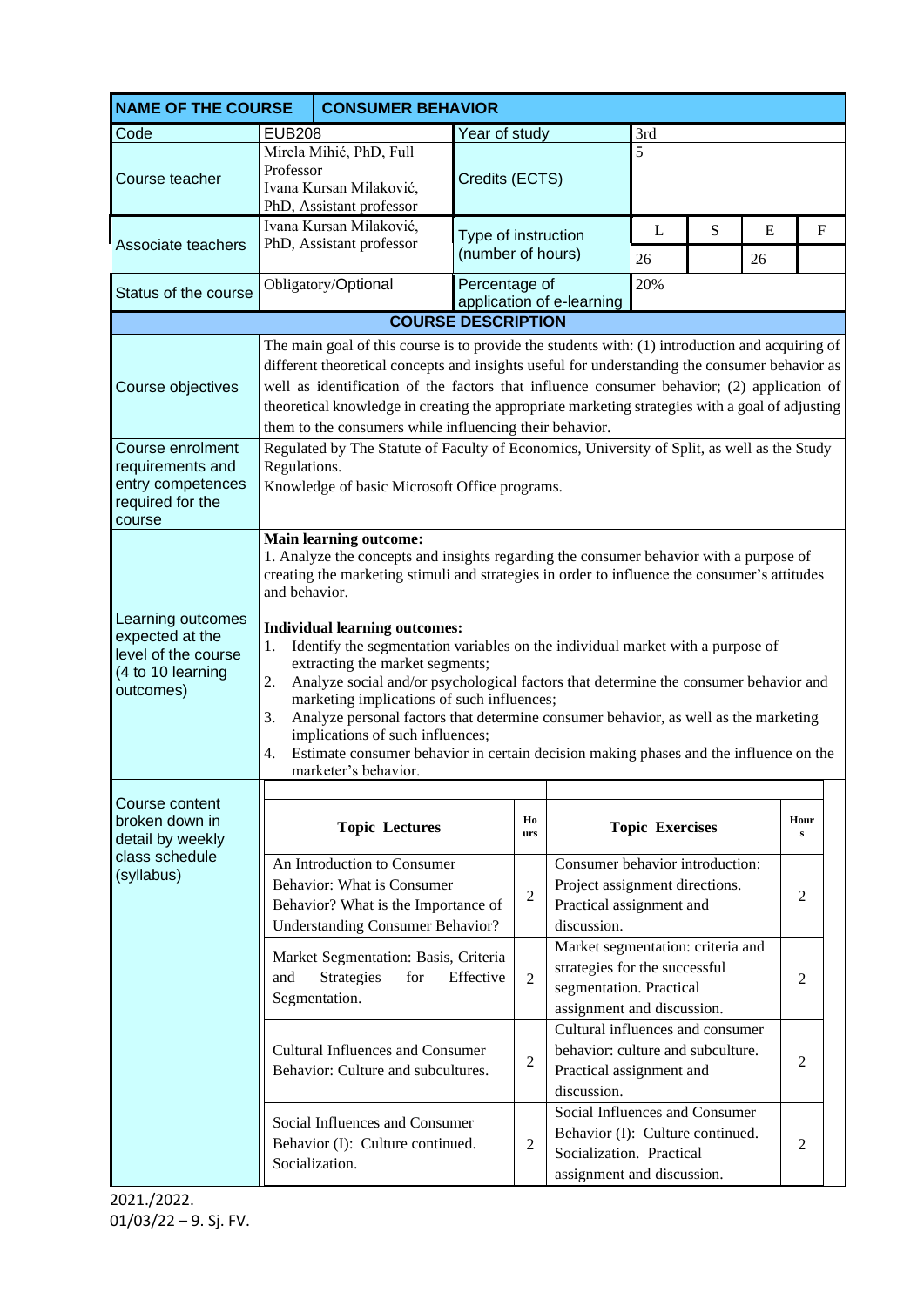|                                    | Social Influences and Consumer<br>Behavior (II): Social Class.                                                                                                                                                                                       |                | Social factors and consumer<br>behavior (II): Social classes.<br>Practical assignment and<br>discussion.                                                    | 2              |  |
|------------------------------------|------------------------------------------------------------------------------------------------------------------------------------------------------------------------------------------------------------------------------------------------------|----------------|-------------------------------------------------------------------------------------------------------------------------------------------------------------|----------------|--|
|                                    | Social Influences and Consumer<br>Behavior (III): Reference Groups<br>and Family Influences.                                                                                                                                                         | $\overline{2}$ | Social factors and consumer<br>behavior (III): Reference groups.<br>Family influence. Practical<br>assignment and discussion.                               | 2              |  |
|                                    | Social Influences and Consumer<br>Behavior (IV): Situational Influences.                                                                                                                                                                             | $\overline{c}$ | Social factors and consumer<br>behavior (IV): Situational factors.<br>Practical assignment and<br>discussion.                                               | $\overline{c}$ |  |
|                                    | Individual and Psychological<br>Influences and Consumer Behavior<br>(I): Motives and Motivation                                                                                                                                                      | $\overline{2}$ | Individual factors and consumer<br>behavior (I): Motives and<br>motivation. Practical assignment<br>and discussion.                                         | 2              |  |
|                                    | Individual and Psychological<br>Influences and Consumer Behavior<br>(II): Perception.                                                                                                                                                                | $\overline{2}$ | Individual factors and consumer<br>behavior (II): Perception.<br>Knowledge. Practical assignment<br>and discussion.                                         | $\overline{c}$ |  |
|                                    | Individual and Psychological<br>Influences and Consumer Behavior<br>(III): Attitudes and Beliefs.<br>Personality, Values and Lifestyle.                                                                                                              | $\overline{2}$ | Individual factors and consumer<br>behavior (III): Attitudes,<br>personality, values and life-style.<br>Practical assignment and<br>discussion.             | 2              |  |
|                                    | Psychological<br>Influences<br>and<br>Consumer<br>Behavior:<br>Learning<br>Processes.                                                                                                                                                                | $\overline{2}$ | Psychological factors and<br>consumer behavior. Learning<br>process. Group communication<br>and personal influence. Practical<br>assignment and discussion. | 2              |  |
|                                    | The Decision Making Process (I):<br>Problem Recognition. Information<br>Search. Alternative Evaluation.                                                                                                                                              | $\overline{2}$ | Buying decision making process<br>(I): Problem recognition.<br>Information search. Alternative<br>evaluation. Practical assignment<br>and discussion.       | 2              |  |
|                                    | The Decision Making Process (II):<br>Selection and Decision making -<br>Purchase. Post-purchase Processes.<br>Other Areas of Consumer Behavior:<br>Diffusion of Innovations.                                                                         | $\overline{2}$ | Buying decision making process<br>(II): Buying decision making.<br>Post-purchase behavior.<br>Practical assignment and<br>discussion.                       | 2              |  |
|                                    |                                                                                                                                                                                                                                                      |                |                                                                                                                                                             |                |  |
| Format of<br>instruction           | $\mathbf{\nabla}$ lectures<br>$\Box$ seminars and workshops<br>$\mathbf{\nabla}$ exercises<br>$\Box$ on line in entirety<br>$\boxtimes$ partial e-learning<br>$\Box$ field work                                                                      | ப<br>$\Box$    | $\mathbf{\nabla}$ independent assignments<br>laboratory<br>work with mentor<br>(other)                                                                      |                |  |
| <b>Student</b><br>responsibilities | To attain a signature, a regular student must attend 60% of lectures and 60% of exercises<br>(compensation is not an option), complete evaluation assignments (minimally 2 of them) and<br>50% of the project assignment that was positively graded. |                |                                                                                                                                                             |                |  |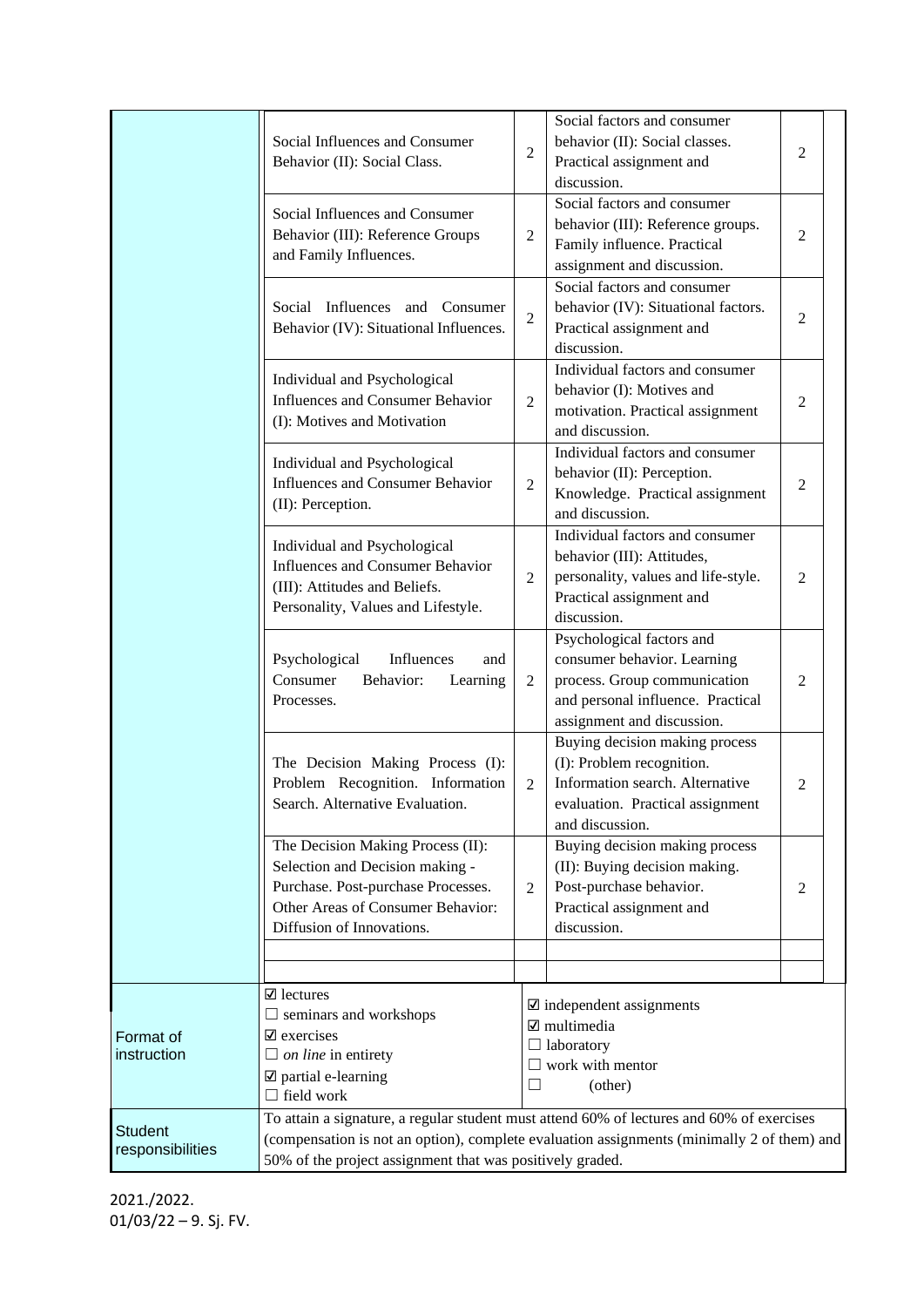| Screening student<br>work (name the<br>proportion of ECTS<br>credits for each<br>activity so that the<br>total number of<br><b>ECTS</b> credits is<br>equal to the ECTS<br>value of the course) | Class<br>attendance                                                                                                                                                                                                                                                                                                                                                                                                                                                                                                                                                                                                                                                                                                                                                                                                                                                                                                                                                                   | 1.6 | Research                                        |     | Practical<br>$assignment/evaluat$ 0.2<br>ion tests                                                                                                                                                                                                                                                                                                            |                                        |
|-------------------------------------------------------------------------------------------------------------------------------------------------------------------------------------------------|---------------------------------------------------------------------------------------------------------------------------------------------------------------------------------------------------------------------------------------------------------------------------------------------------------------------------------------------------------------------------------------------------------------------------------------------------------------------------------------------------------------------------------------------------------------------------------------------------------------------------------------------------------------------------------------------------------------------------------------------------------------------------------------------------------------------------------------------------------------------------------------------------------------------------------------------------------------------------------------|-----|-------------------------------------------------|-----|---------------------------------------------------------------------------------------------------------------------------------------------------------------------------------------------------------------------------------------------------------------------------------------------------------------------------------------------------------------|----------------------------------------|
|                                                                                                                                                                                                 | Experimental<br>work                                                                                                                                                                                                                                                                                                                                                                                                                                                                                                                                                                                                                                                                                                                                                                                                                                                                                                                                                                  |     | Report                                          |     | (Other)                                                                                                                                                                                                                                                                                                                                                       |                                        |
|                                                                                                                                                                                                 | Essay                                                                                                                                                                                                                                                                                                                                                                                                                                                                                                                                                                                                                                                                                                                                                                                                                                                                                                                                                                                 |     | Seminar essay                                   |     | (Other)                                                                                                                                                                                                                                                                                                                                                       |                                        |
|                                                                                                                                                                                                 | <b>Tests</b>                                                                                                                                                                                                                                                                                                                                                                                                                                                                                                                                                                                                                                                                                                                                                                                                                                                                                                                                                                          |     | Oral exam                                       |     | (Other)                                                                                                                                                                                                                                                                                                                                                       |                                        |
|                                                                                                                                                                                                 | Written exam                                                                                                                                                                                                                                                                                                                                                                                                                                                                                                                                                                                                                                                                                                                                                                                                                                                                                                                                                                          |     | Project                                         | 3.2 | (Other)                                                                                                                                                                                                                                                                                                                                                       |                                        |
| Grading and<br>evaluating student<br>work in class and at<br>the final exam                                                                                                                     | The exam consists of individual assignment development that will encompass more<br>assignments/problem questions (14 of them) and thus will cover the curriculum of class<br>topics/units and enable the learning outcomes verification. Students will hand over the first<br>assignment part (1-7) in the $8th$ week and the rest (8-14) in the 15 <sup>th</sup> week of the semester.<br>Evaluation assignments (under "student responsibilities") will be used for curriculum<br>comprehension and student preparation for the project assignment development.<br>The exam is considered to be passed if the student has successfully completed the project<br>assignment, i.e. achieved the sufficient grade from all parts of the project/assignment.<br>Grading system (%) for the written exams (individual assignment) is the following:<br>$0 - 49$<br>insufficient $(1)$<br>50-65<br>sufficient $(2)$<br>66-75<br>good(3)<br>76-85<br>very good (4)<br>86-100 excellent (5) |     |                                                 |     |                                                                                                                                                                                                                                                                                                                                                               |                                        |
|                                                                                                                                                                                                 |                                                                                                                                                                                                                                                                                                                                                                                                                                                                                                                                                                                                                                                                                                                                                                                                                                                                                                                                                                                       |     |                                                 |     |                                                                                                                                                                                                                                                                                                                                                               |                                        |
|                                                                                                                                                                                                 |                                                                                                                                                                                                                                                                                                                                                                                                                                                                                                                                                                                                                                                                                                                                                                                                                                                                                                                                                                                       |     | <b>Title</b>                                    |     | <b>Number of</b><br>copies in<br>the library                                                                                                                                                                                                                                                                                                                  | <b>Availability via</b><br>other media |
|                                                                                                                                                                                                 | Materials provided during the lectures and on Moodle,                                                                                                                                                                                                                                                                                                                                                                                                                                                                                                                                                                                                                                                                                                                                                                                                                                                                                                                                 |     |                                                 |     |                                                                                                                                                                                                                                                                                                                                                               | Moodle                                 |
| Required literature<br>(available in the<br>library and via other                                                                                                                               | 2021<br>2006.                                                                                                                                                                                                                                                                                                                                                                                                                                                                                                                                                                                                                                                                                                                                                                                                                                                                                                                                                                         |     | Kesić, T., Ponašanje potrošača, Opinio, Zagreb, |     | 10                                                                                                                                                                                                                                                                                                                                                            |                                        |
| media)                                                                                                                                                                                          | Behavior: Global Edition, 12th edition, Pearson, 2019.                                                                                                                                                                                                                                                                                                                                                                                                                                                                                                                                                                                                                                                                                                                                                                                                                                                                                                                                |     | Schiffman, L.G., Wisenblit, J. L.: Consumer     |     |                                                                                                                                                                                                                                                                                                                                                               | yes                                    |
|                                                                                                                                                                                                 |                                                                                                                                                                                                                                                                                                                                                                                                                                                                                                                                                                                                                                                                                                                                                                                                                                                                                                                                                                                       |     |                                                 |     |                                                                                                                                                                                                                                                                                                                                                               |                                        |
|                                                                                                                                                                                                 |                                                                                                                                                                                                                                                                                                                                                                                                                                                                                                                                                                                                                                                                                                                                                                                                                                                                                                                                                                                       |     |                                                 |     |                                                                                                                                                                                                                                                                                                                                                               |                                        |
| <b>Optional literature</b><br>(at the time of<br>submission of study<br>programme<br>proposal)                                                                                                  | Books:<br>perspective, 7th edition, Pearson, 2019.<br>Columbus, 2018.<br>Learning, 2018.<br>McGraw-Hill Education, New York, 2016.<br>Articles:                                                                                                                                                                                                                                                                                                                                                                                                                                                                                                                                                                                                                                                                                                                                                                                                                                       |     |                                                 |     | Solomon, M. R., Hogg, M. K., Askegaard, S., Bamossy, G.: Consumer Behavior: A European<br>Solomon, M. R., Consumer Behavior, Buying, Having, and Being, Pearson, 12th, Boston,<br>Hoyer, W. D., MacInnis, D. J., Pieters, R.: Consumer Behavior, 7th edition, Cengage<br>Mothersbaugh, D.L., Hawkins, Del I., Consumer Behavior: Building Marketing Strategy, |                                        |

2021./2022. 01/03/22 – 9. Sj. FV.